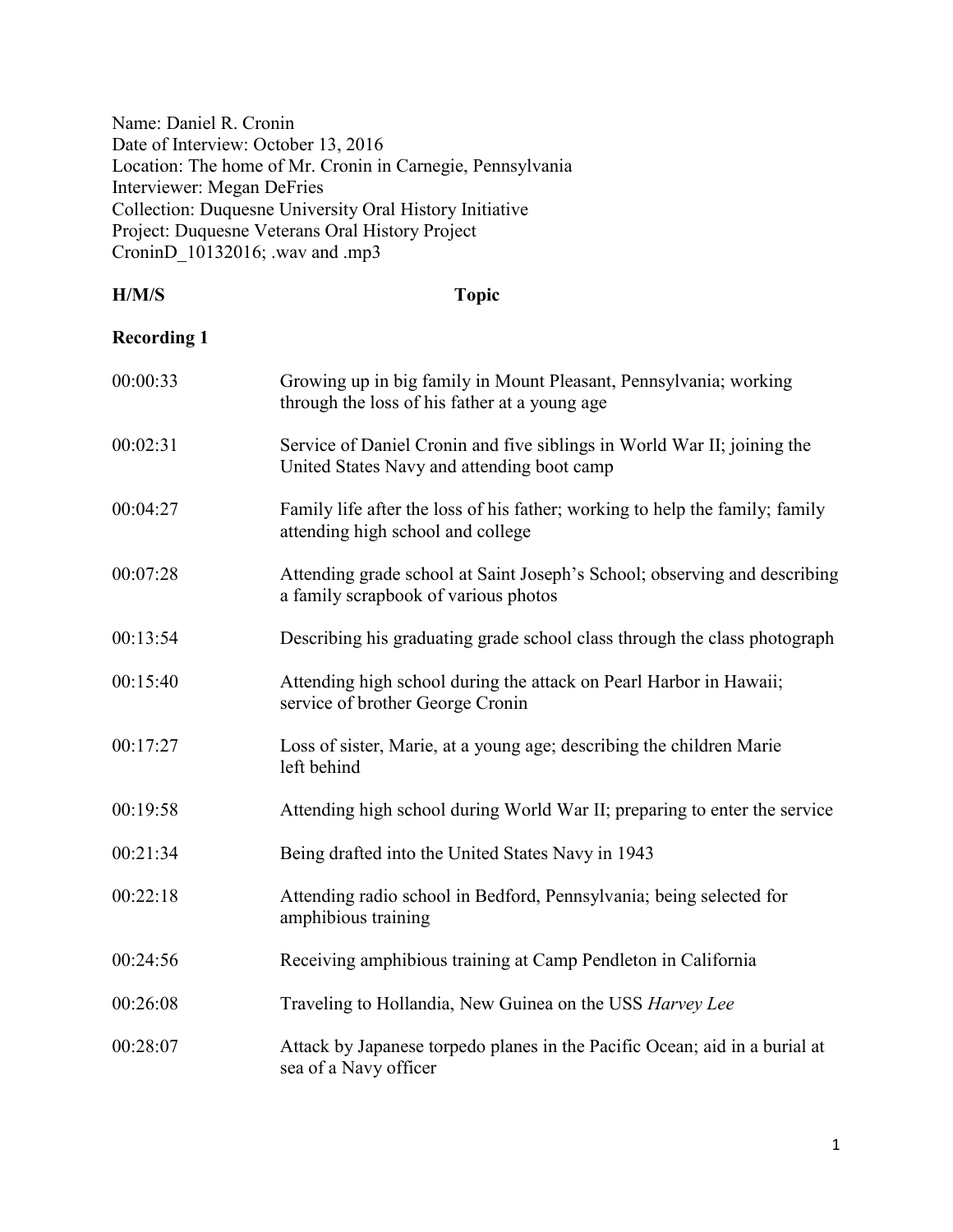| 00:30:19 | Attack on the Philippine Islands by the Japanese during World War II                                                                                                                                            |
|----------|-----------------------------------------------------------------------------------------------------------------------------------------------------------------------------------------------------------------|
| 00:31:53 | Returning to the United States in 1946; coping with being the last of the<br>siblings to return home after World War II                                                                                         |
| 00:33:32 | Deciding where to attend college; attending Duquesne University under<br>the Serviceman's Readjustment Act of 1944; switching majors to the<br>school of education and quitting football due to class struggles |
| 00:35:14 | Living in Old Main for a year at Duquesne University                                                                                                                                                            |
| 00:35:43 | Describing priests who taught at Duquesne University in the late 1940s;<br>beginning to teach in the Pittsburgh region, first at East Pittsburgh High<br>School, and then at Oakmont High School                |
| 00:37:43 | Career after the military; work at Mine Safety Appliances                                                                                                                                                       |
| 00:43:28 | Describing life today in comparison to how he was raised;<br>distractions of technology in today's world; describing the presence of<br>ethnic and religious divides in schools and communities                 |
| 00:53:36 | Respect to fellow servicemen and women                                                                                                                                                                          |
| 00:56:14 | Class sizes at Duquesne University in 1946; describing the<br>building of Duquesne University in 1946                                                                                                           |
| 01:00:35 | Struggling to readjust to school after time in the military; different<br>studying habits between different people                                                                                              |
| 01:06:15 | Switching majors from pharmacy to education; influence of different Holy<br>Ghost Father professors at Duquesne University                                                                                      |
| 01:07:43 | Adjusting to different aspects throughout life; receiving support while<br>readjusting to new aspects of life                                                                                                   |
| 01:10:18 | Meeting his wife at Duquesne University; dating and marrying his wife                                                                                                                                           |
| 01:12:05 | Adapting to different career moves and choices                                                                                                                                                                  |
| 01:13:47 | Moving to different cities and areas due to work with Mine Safety<br>Appliances                                                                                                                                 |
| 01:17:23 | Describing his residence, both prior and current                                                                                                                                                                |
| 01:22:57 | Describing the health conditions of sister, Helen                                                                                                                                                               |